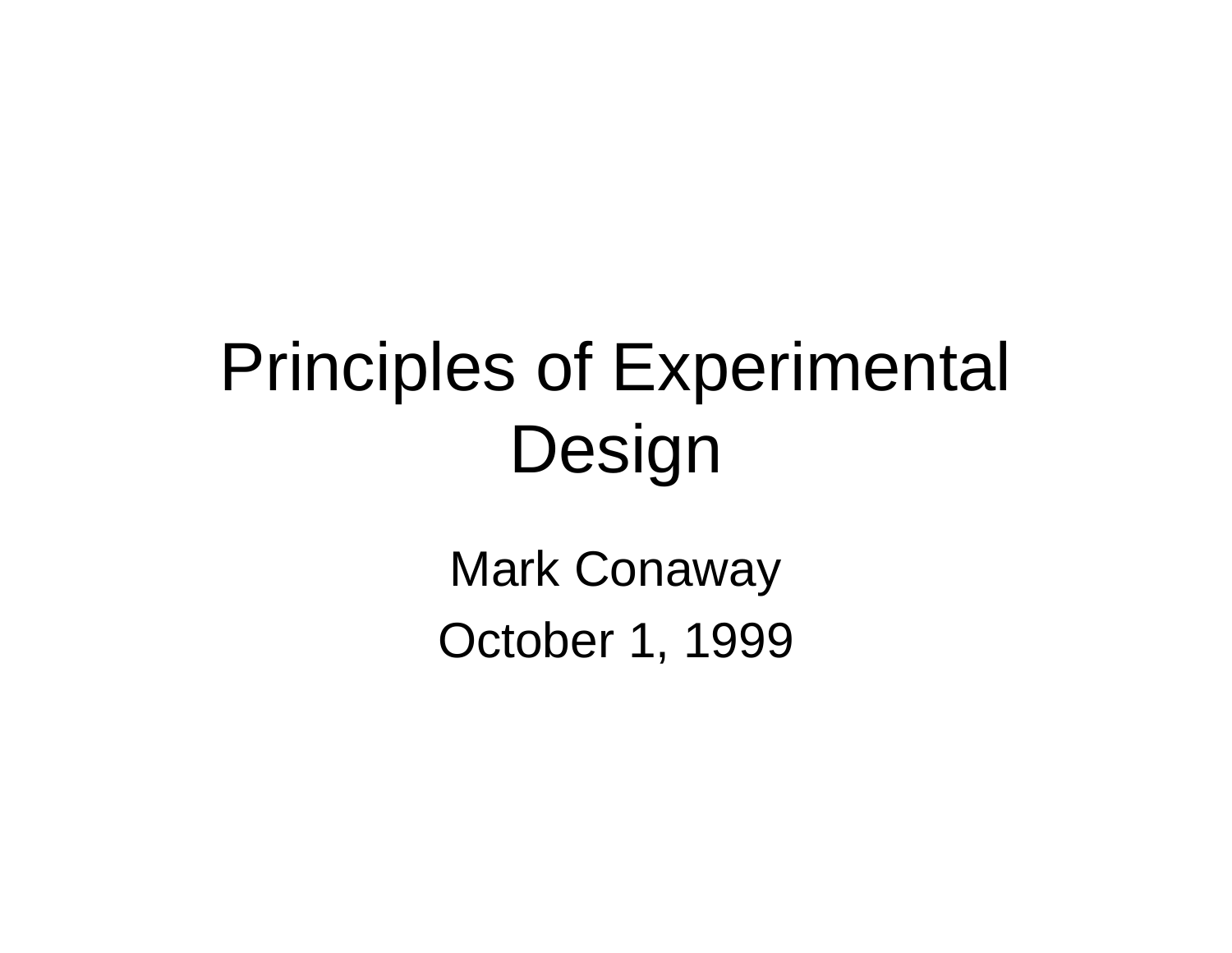# **Topics**

- Basic principles applied to biomedical research.
- Examples of common experimental designs.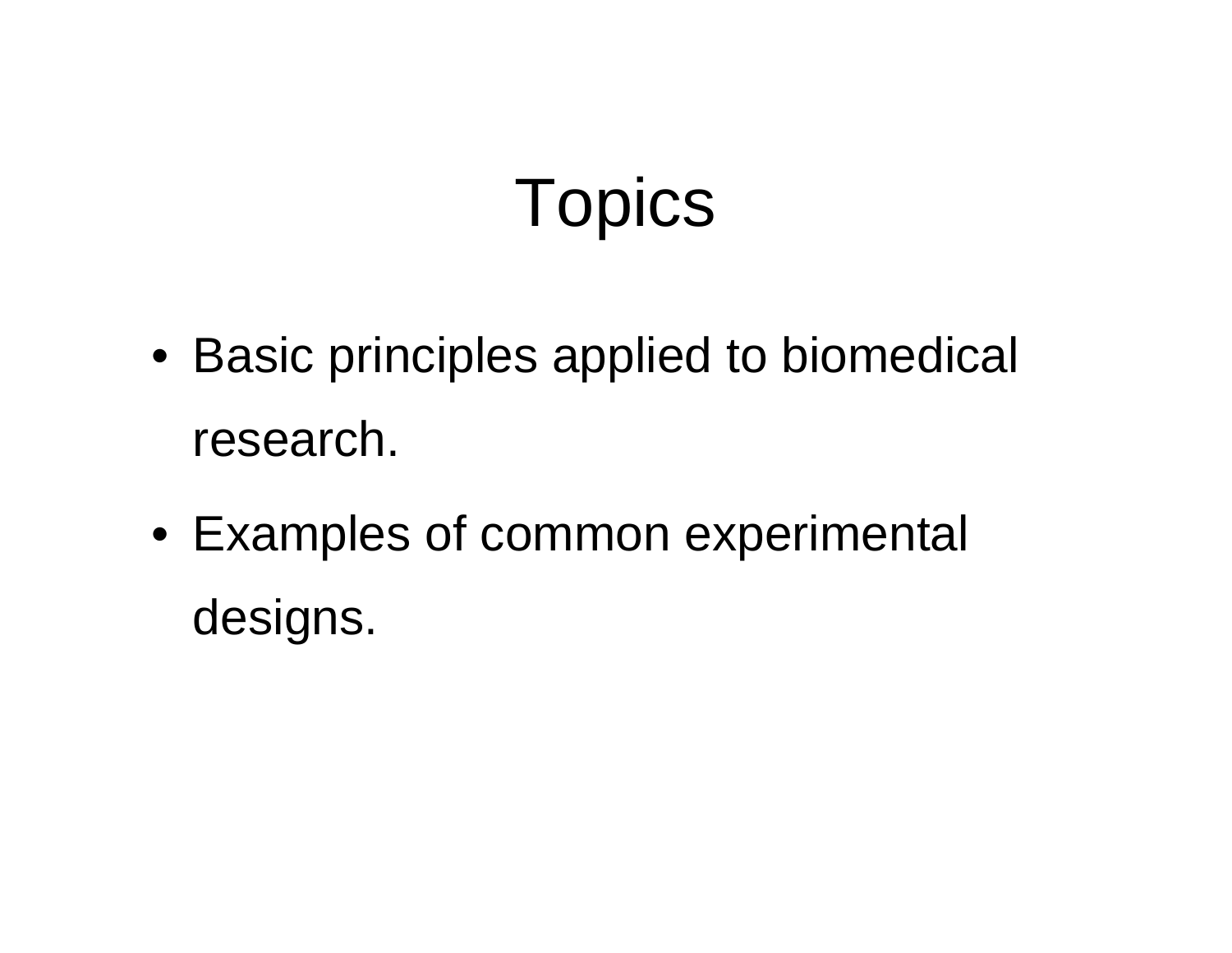Focus on comparative experiments

- Def:Treatments can be allocated to the experimental units by the experimenter
	- A *treatment* is the diet, drug, device, delivery system, etc. that is:
		- under investigation and is under the control of the experimenter.
	- An *experimental unit* is the smallest division of the experimental material that can receive different treatments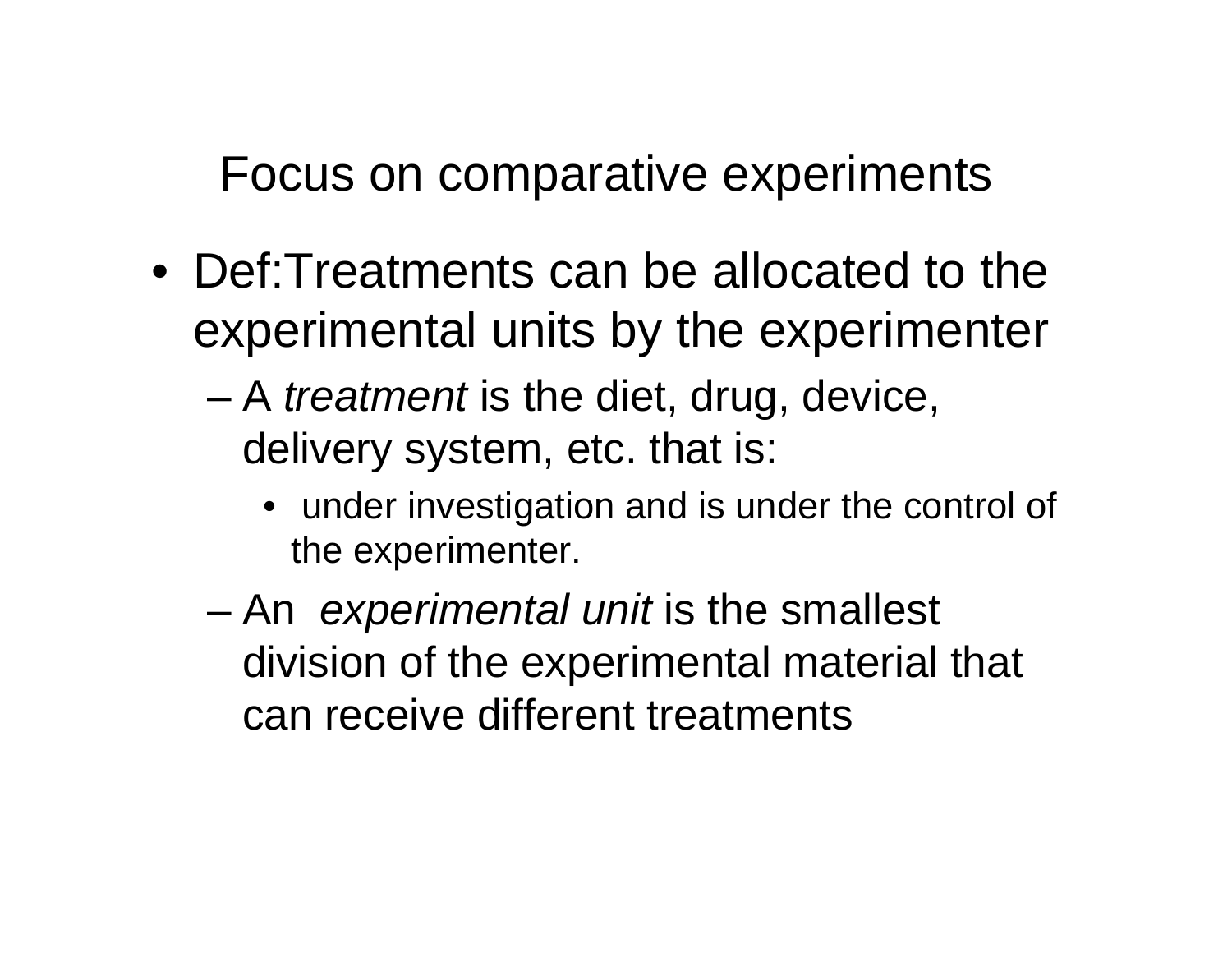## Issues in entire process of design

- Which units?
- Which treatments?
- At what levels?
- Primary emphasis in statistical ED is on the question of how treatments should be allocated to units.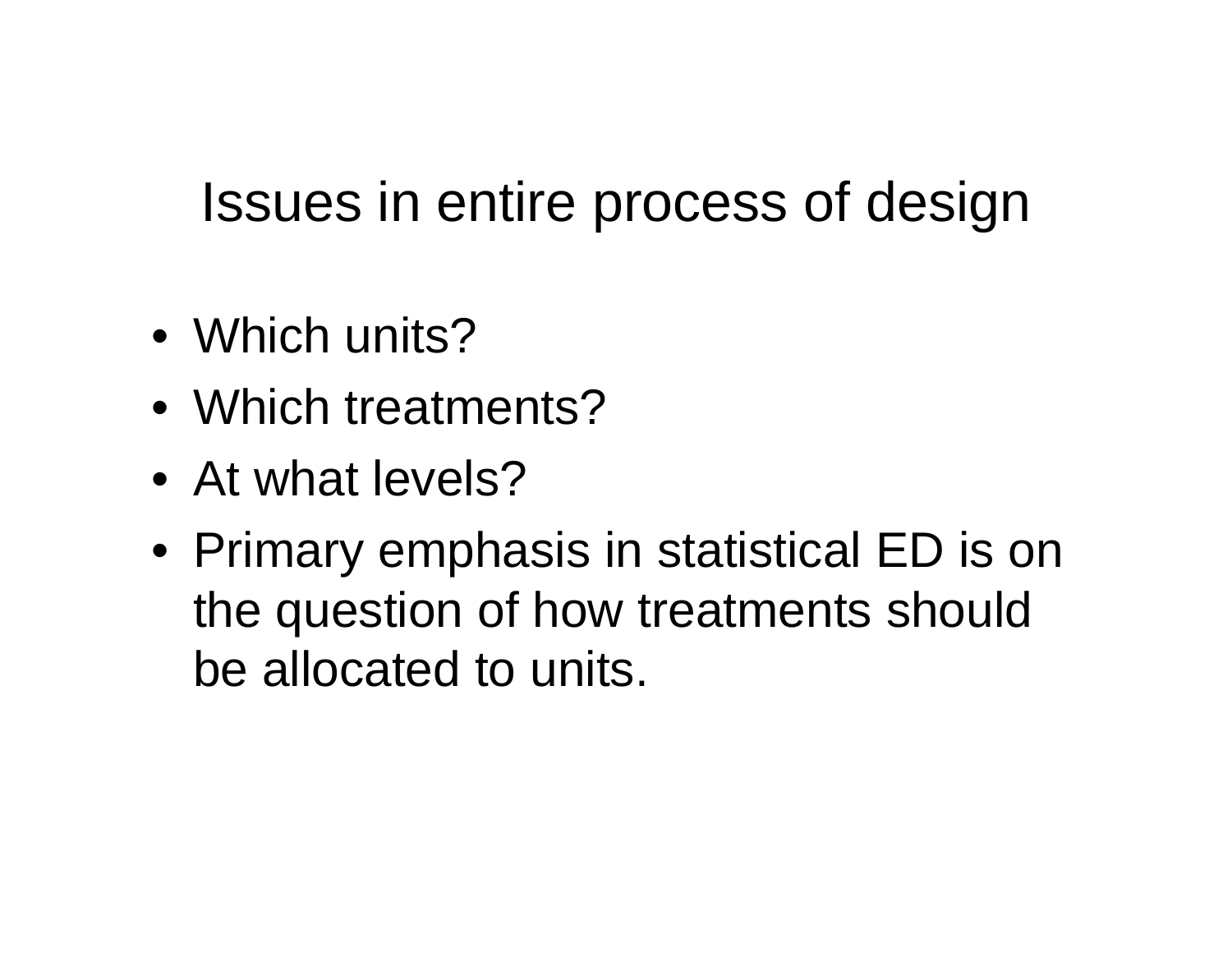## Requirements for a good experiment\*

- Absence of systematic error
- Precision
- Range of validity
- Simplicity
- The calculation of uncertainty

\*D.R. Cox, 1958, Planning of Experiments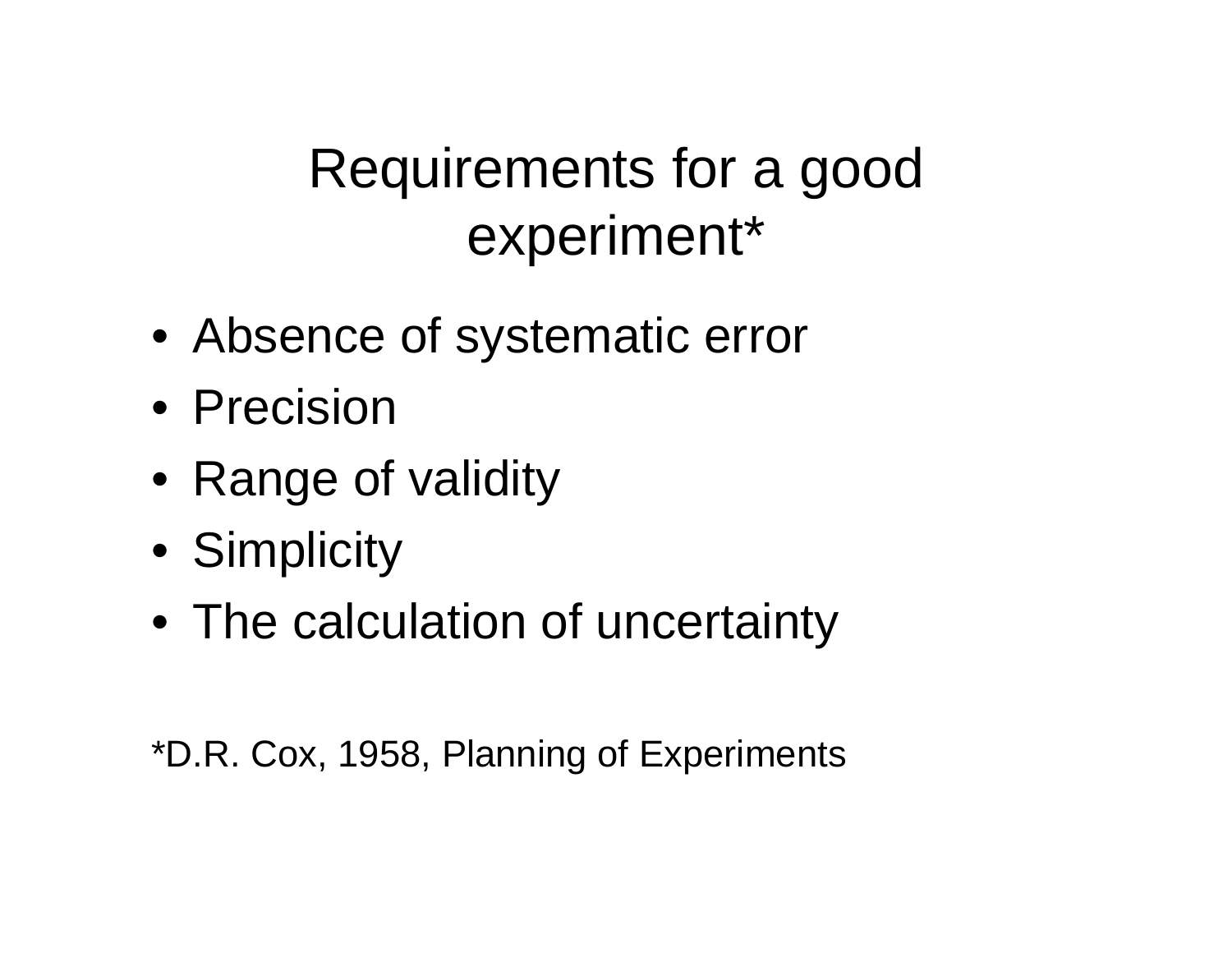## Requirements (cont'd)

- Absence of systematic error.
	- Why? Gives an unbiased estimate of effects of treatment
	- How? Compare equivalent groups under different treatments
		- Usually achieved through randomization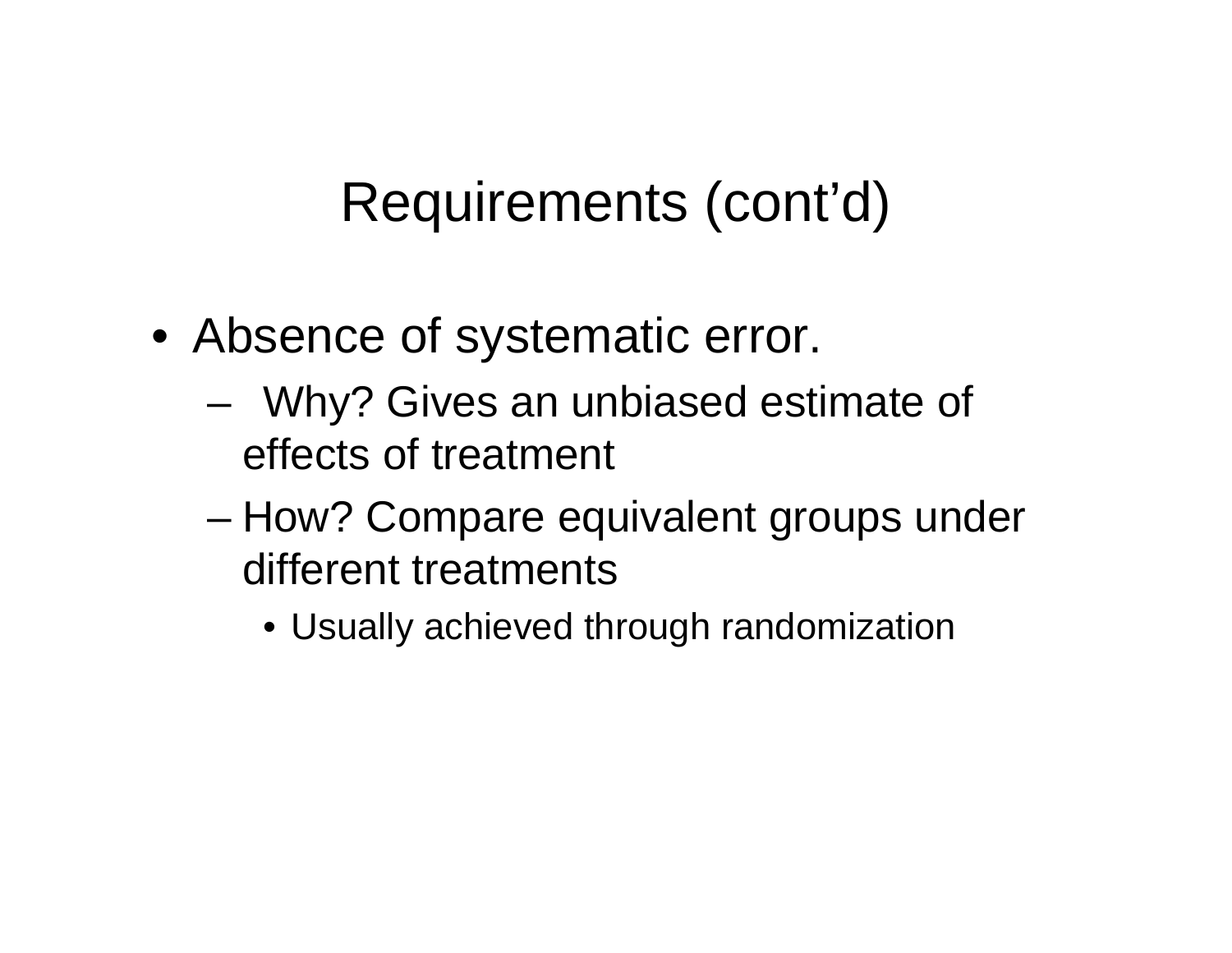#### Requirements (con'td)

- Precision
	- If experiment has no systematic error, experimental results should differ from ``truth'' only by random variation
	- Would like to make amount of random variation as small as possible.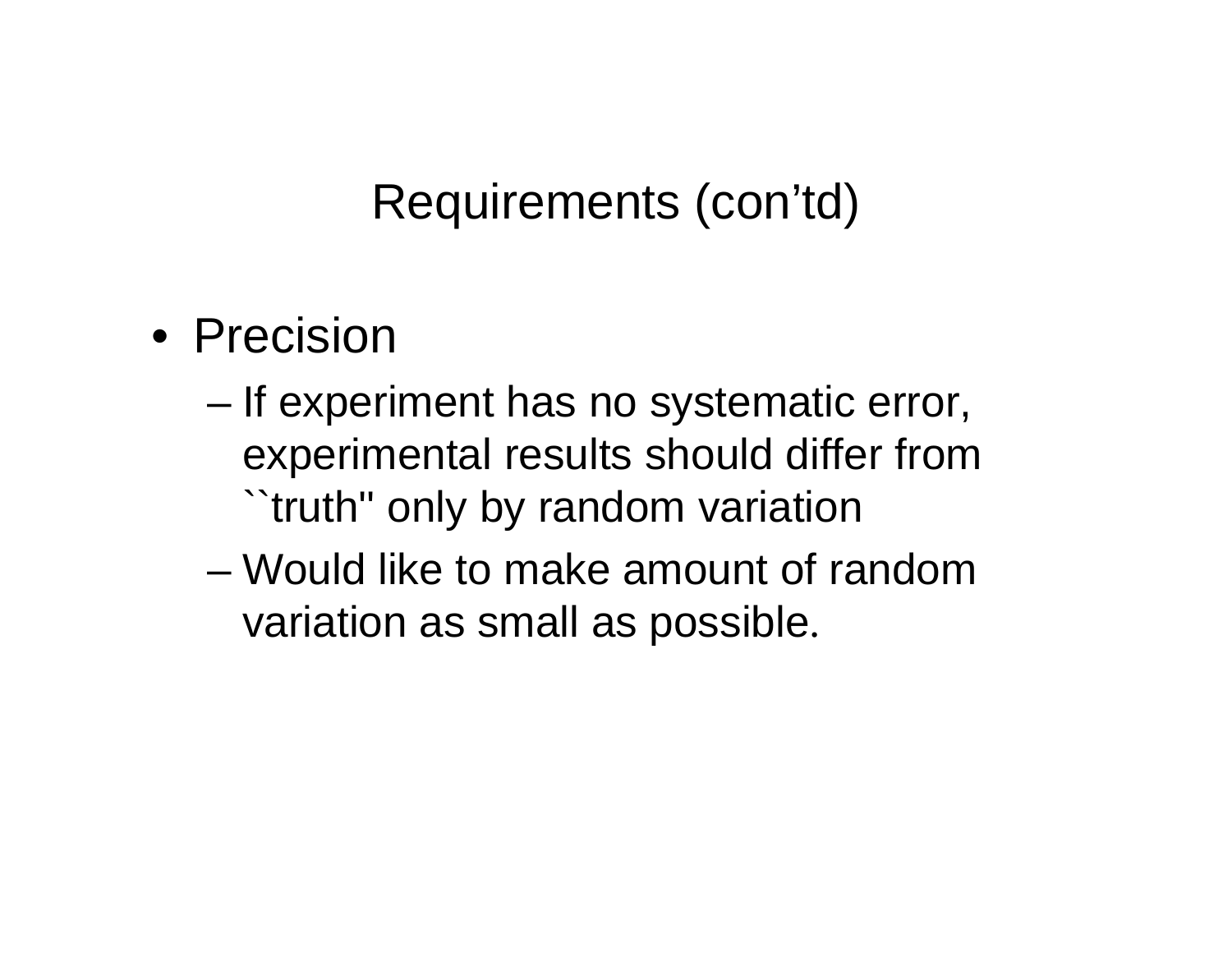#### Precision: Example. Which experiment is more convincing as to differences between A and B?

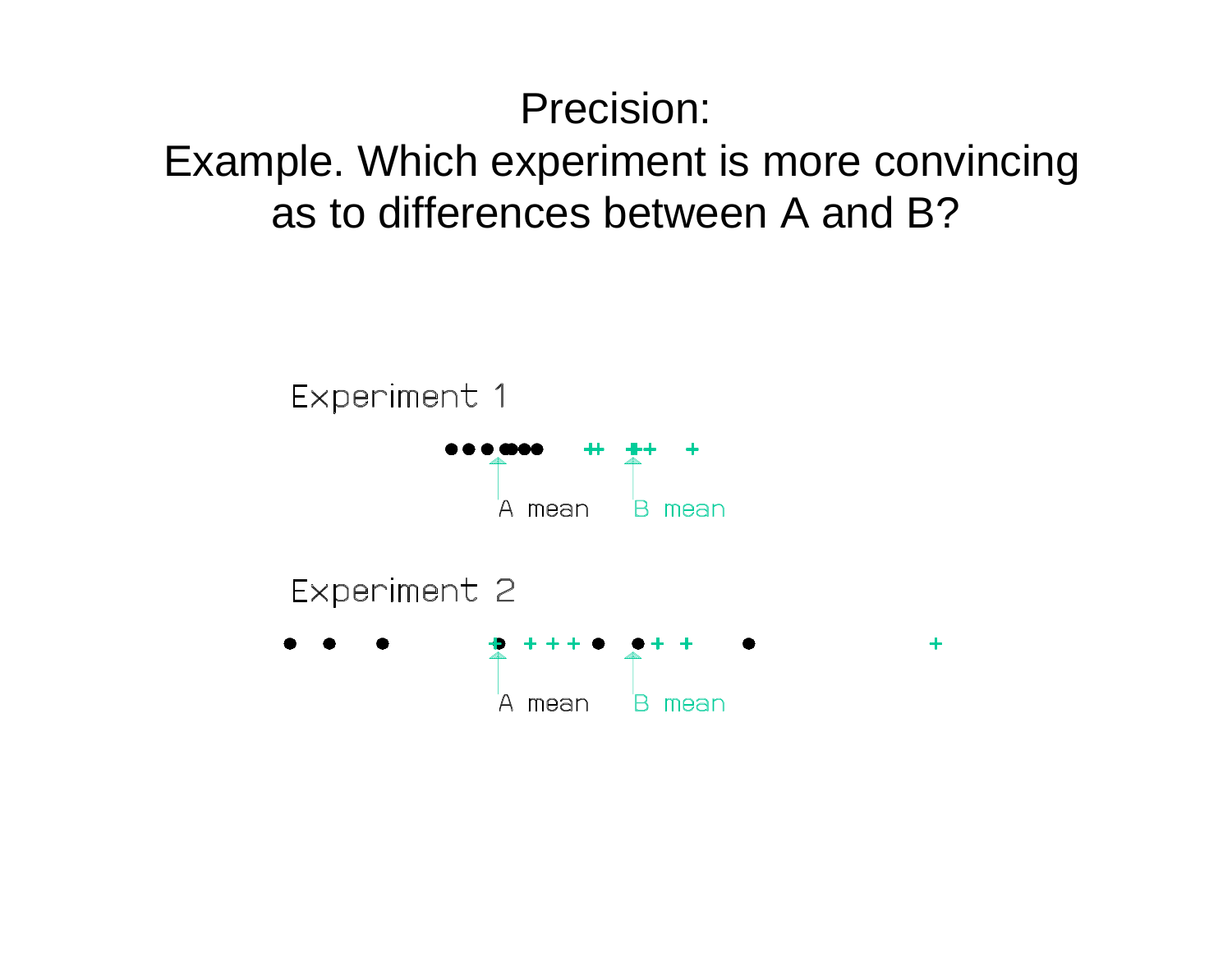# Requirements (cont'd)

- Range of validity:
	- Can the conclusions from the controlled conditions be applied in a larger context?
- Simplicity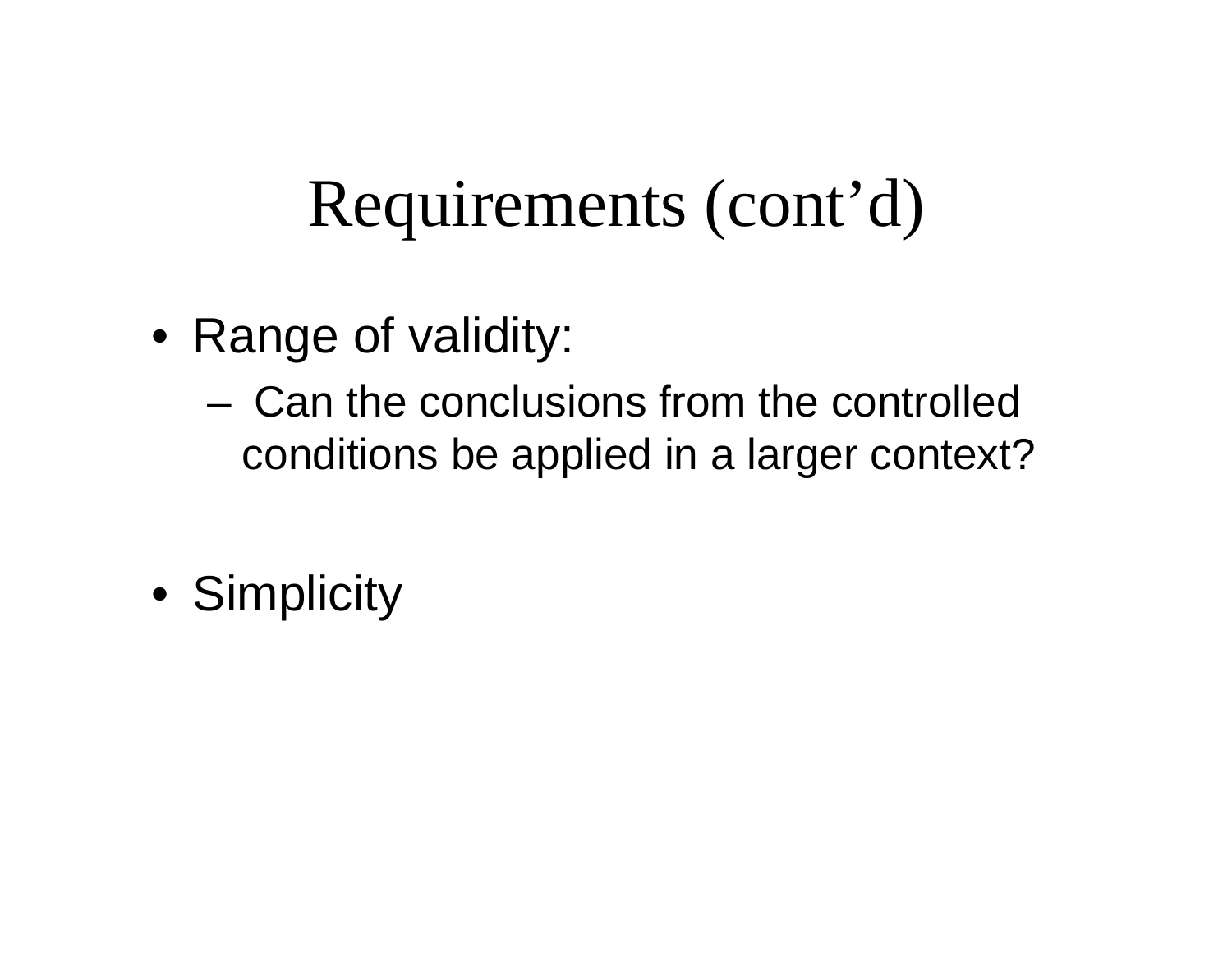## Requirements (cont'd)

- Calculation of uncertainty
	- Do the results provide an assessment of the uncertainty associated with the estimated effects of treatments?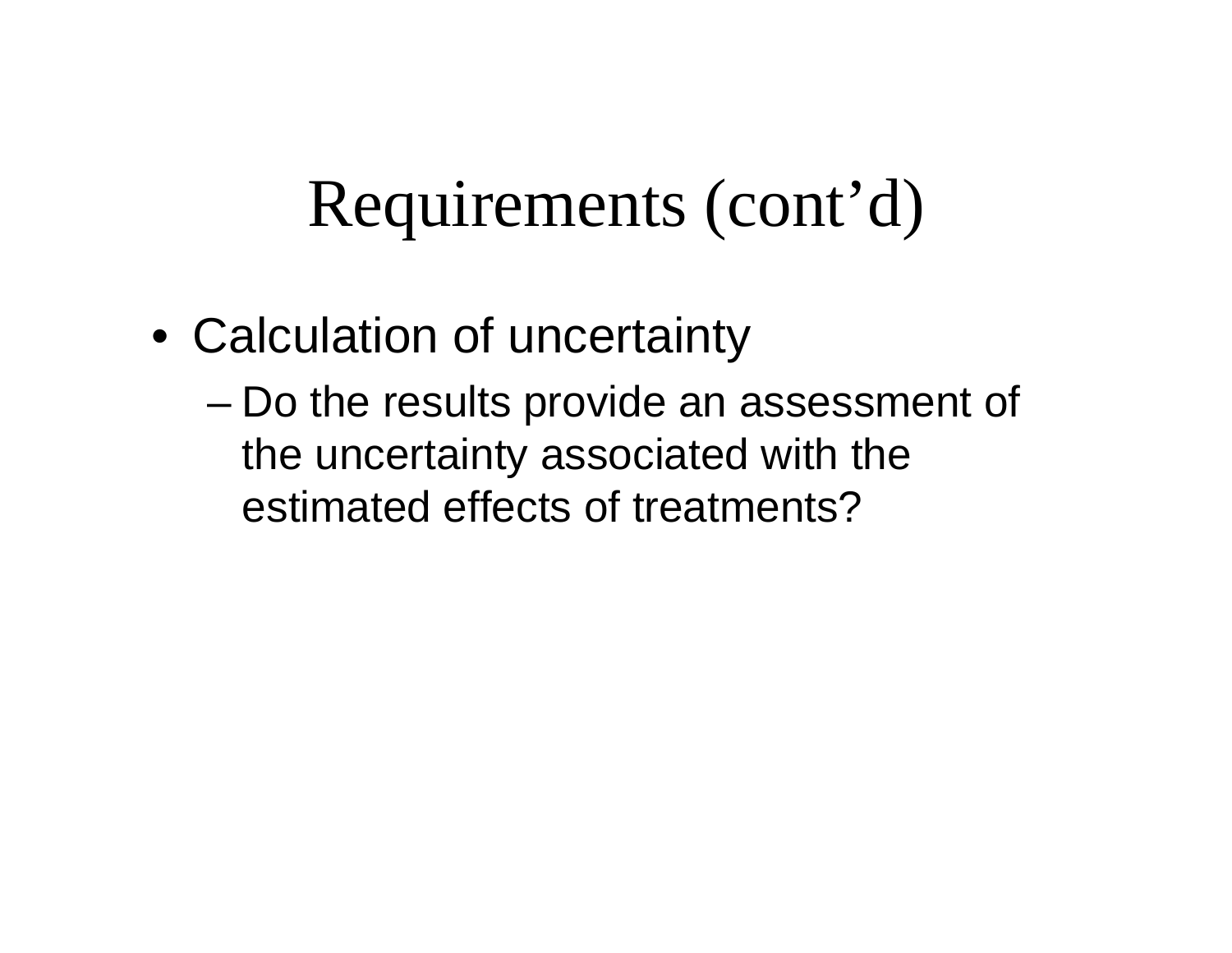# Ideal experiment

- Have units that
	- if treated with A, respond with  $r_A$
	- if treated with B, respond with  $r_{\rm B}$
- Why is this ideal?
	- Gives an unbiased, precise (known) estimate of effects of treatment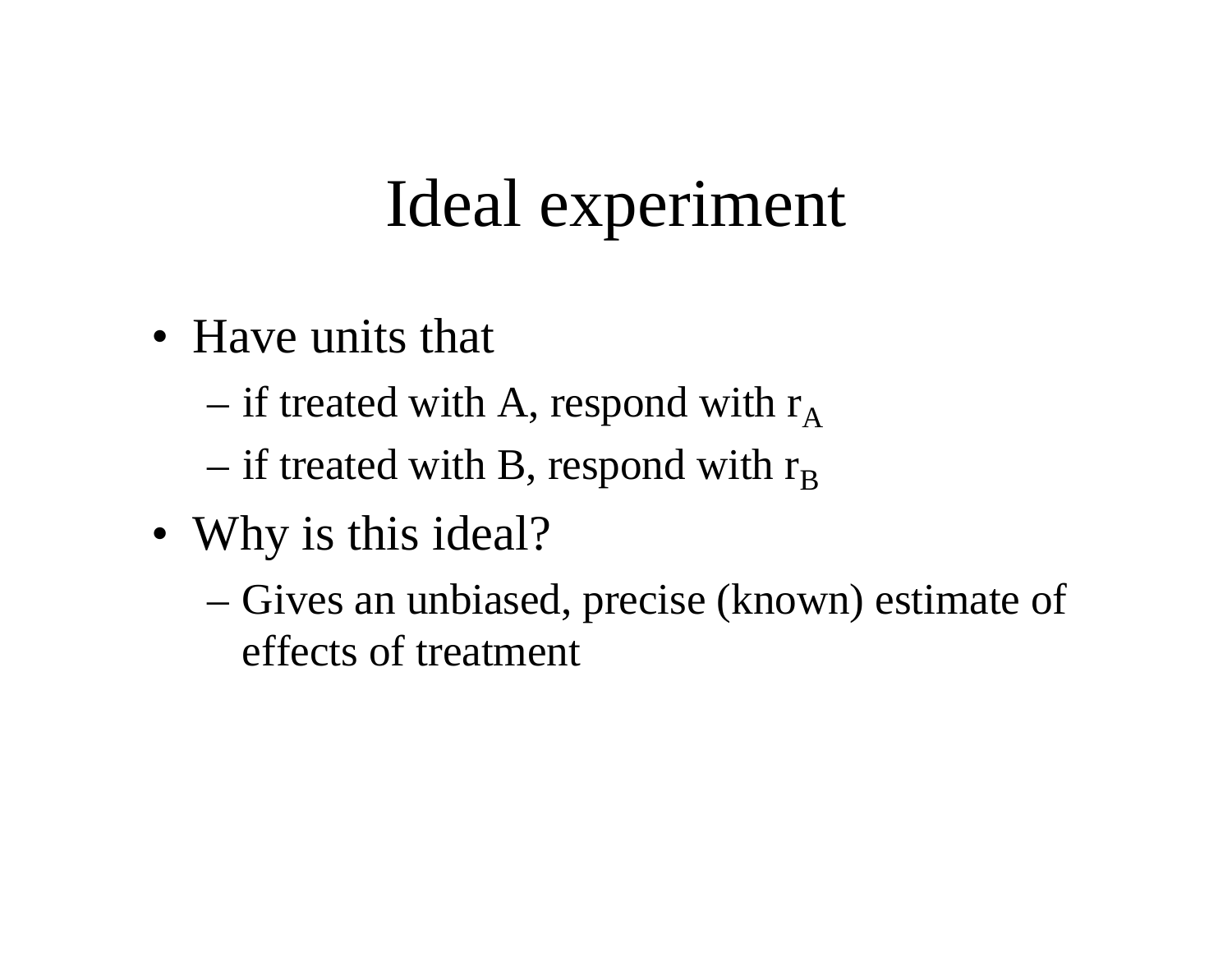### Goal of statistical ED

- Get as close as possible to ideal experiment, given constraints:
	- Generalizability
	- Simplicity/Feasibility
	- Finite resources
	- Variable experimental material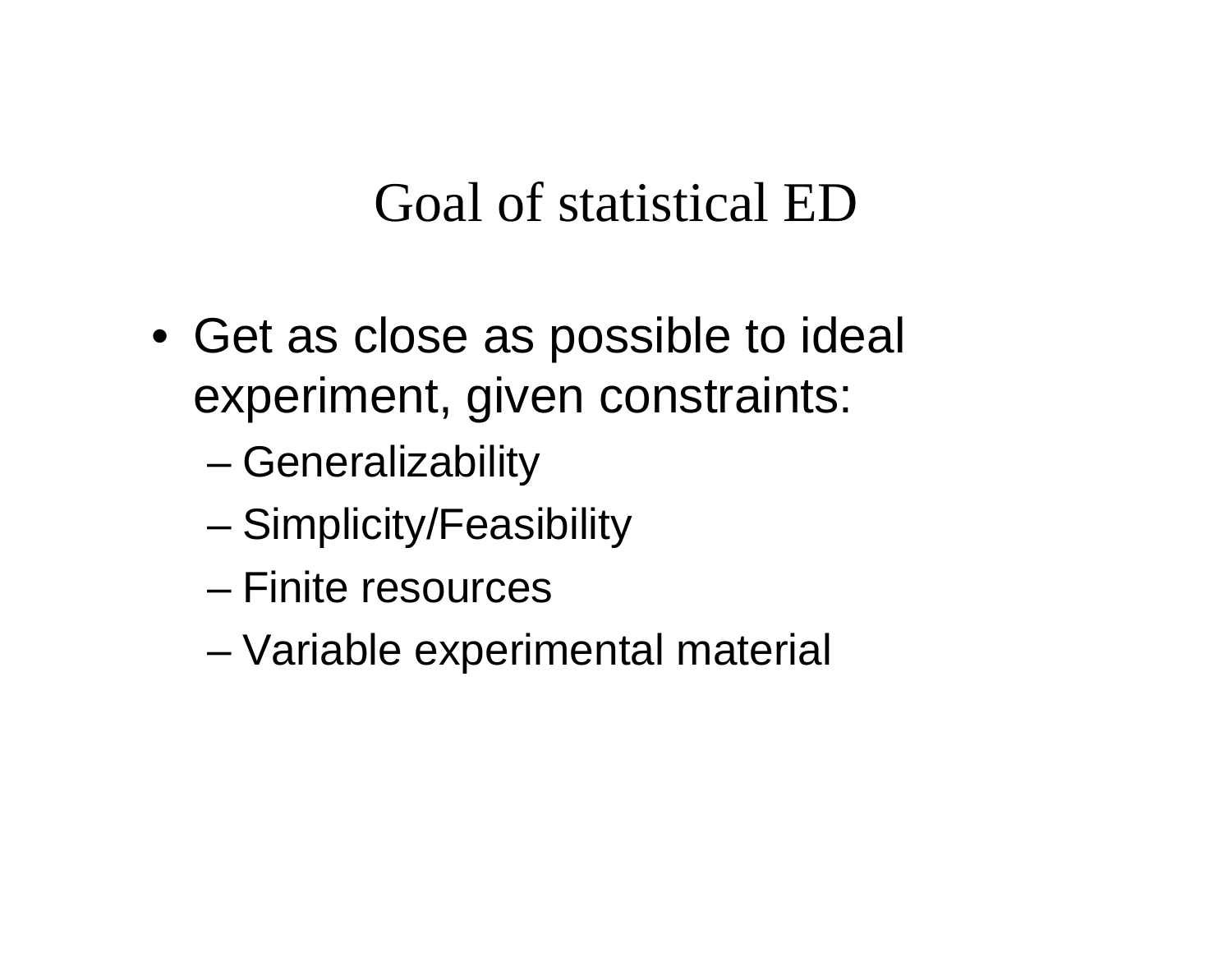## General Rules

- Avoid systematic error:
	- Randomize
- Get precision:
	- Make treatment comparisons based on units that are as similar as possible.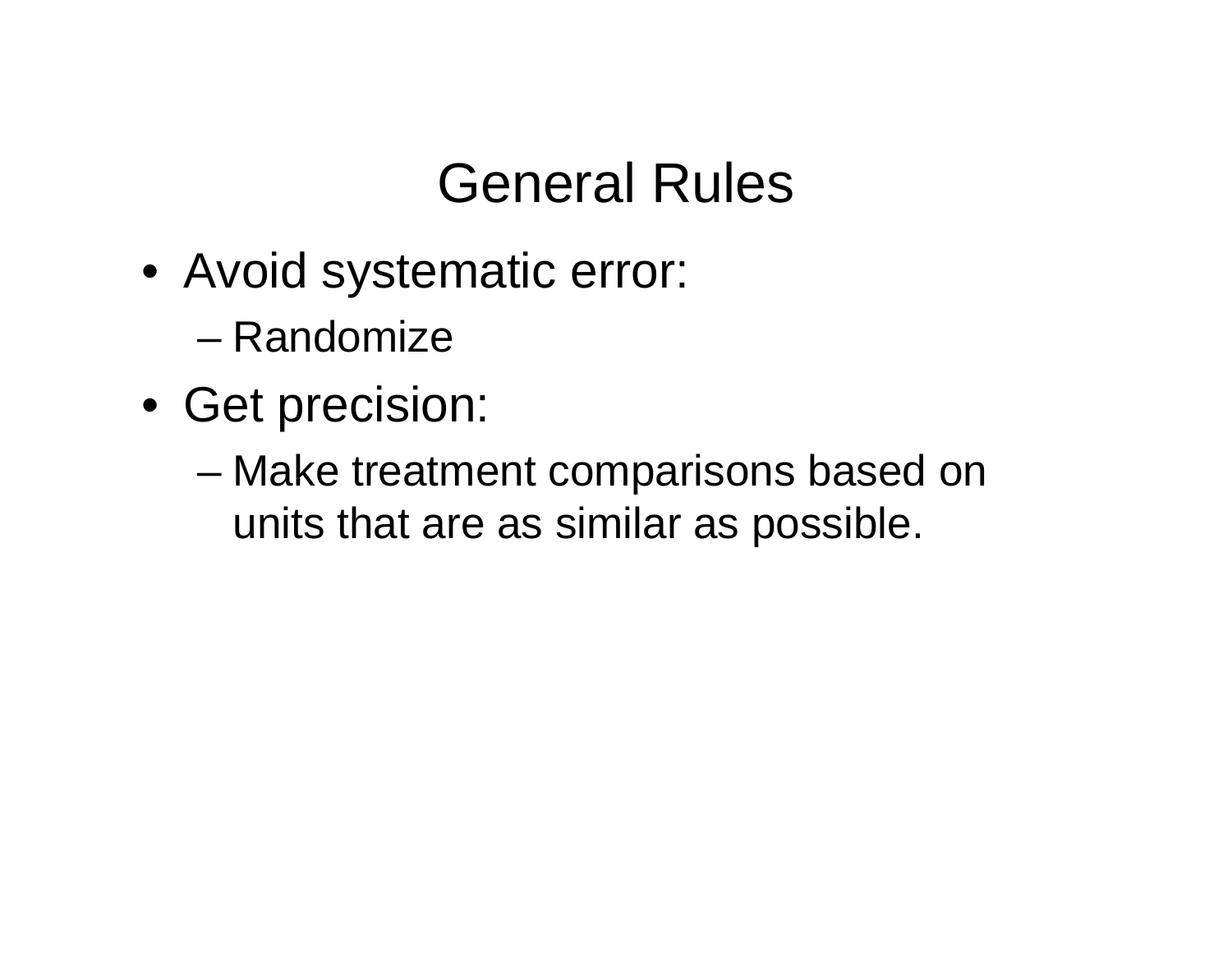### General Rules

- Precision for comparing two treatments depends on:
	- Variation of units receiving same treatment
	- Number of units treated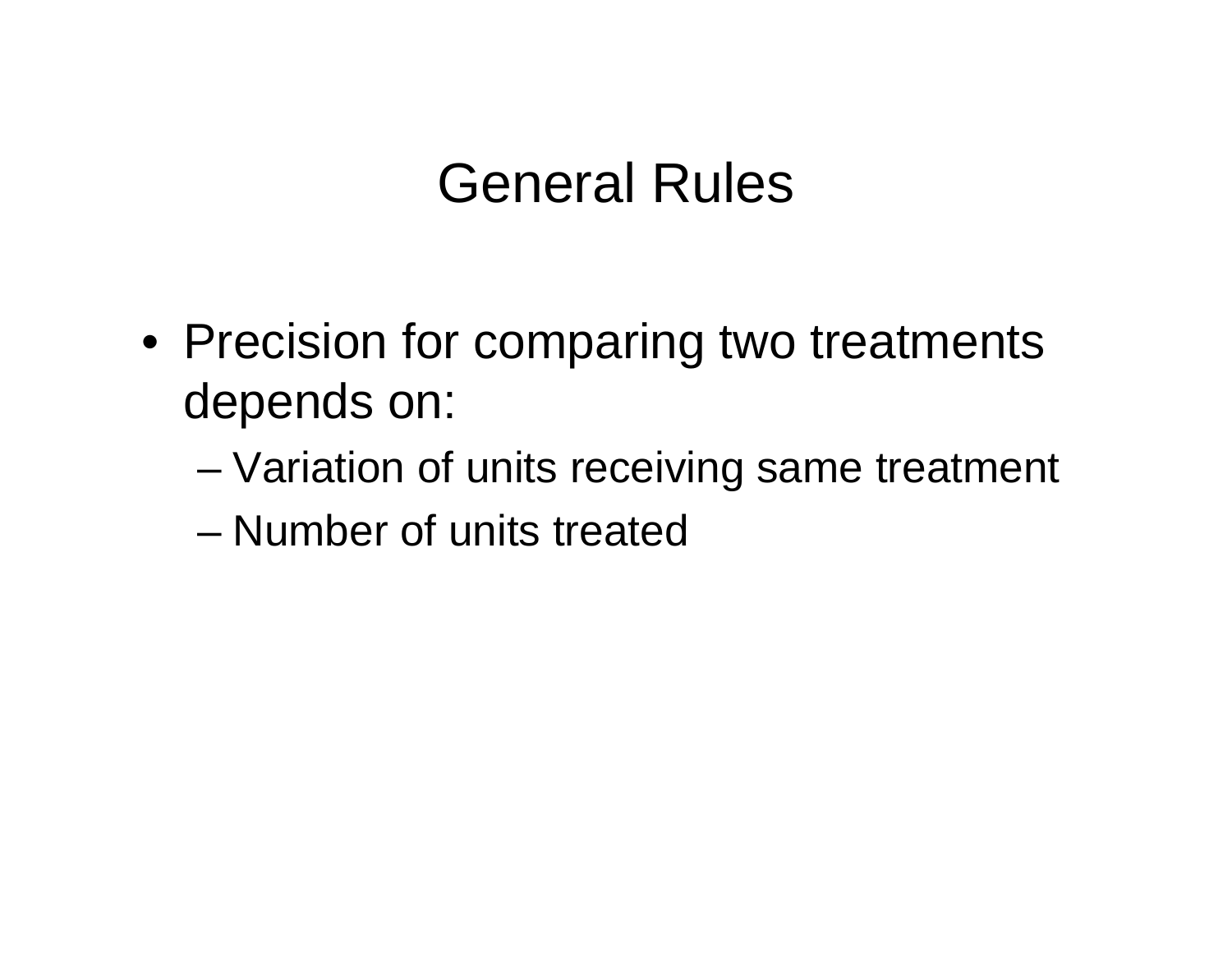### Common Designs: Completely Randomized Design

- Example:
- Assess effect of recombinant human growth hormone on recovery following bowel resection.
	- Treatments (diets): Chow, Standard, rHGH
	- Protocol: A total of 30 rats were randomized
	- Outcomes: Measure weight change,…,at day 8.

Liu, Liu and Jiang (1997) *Nutrition Research*, p. 303.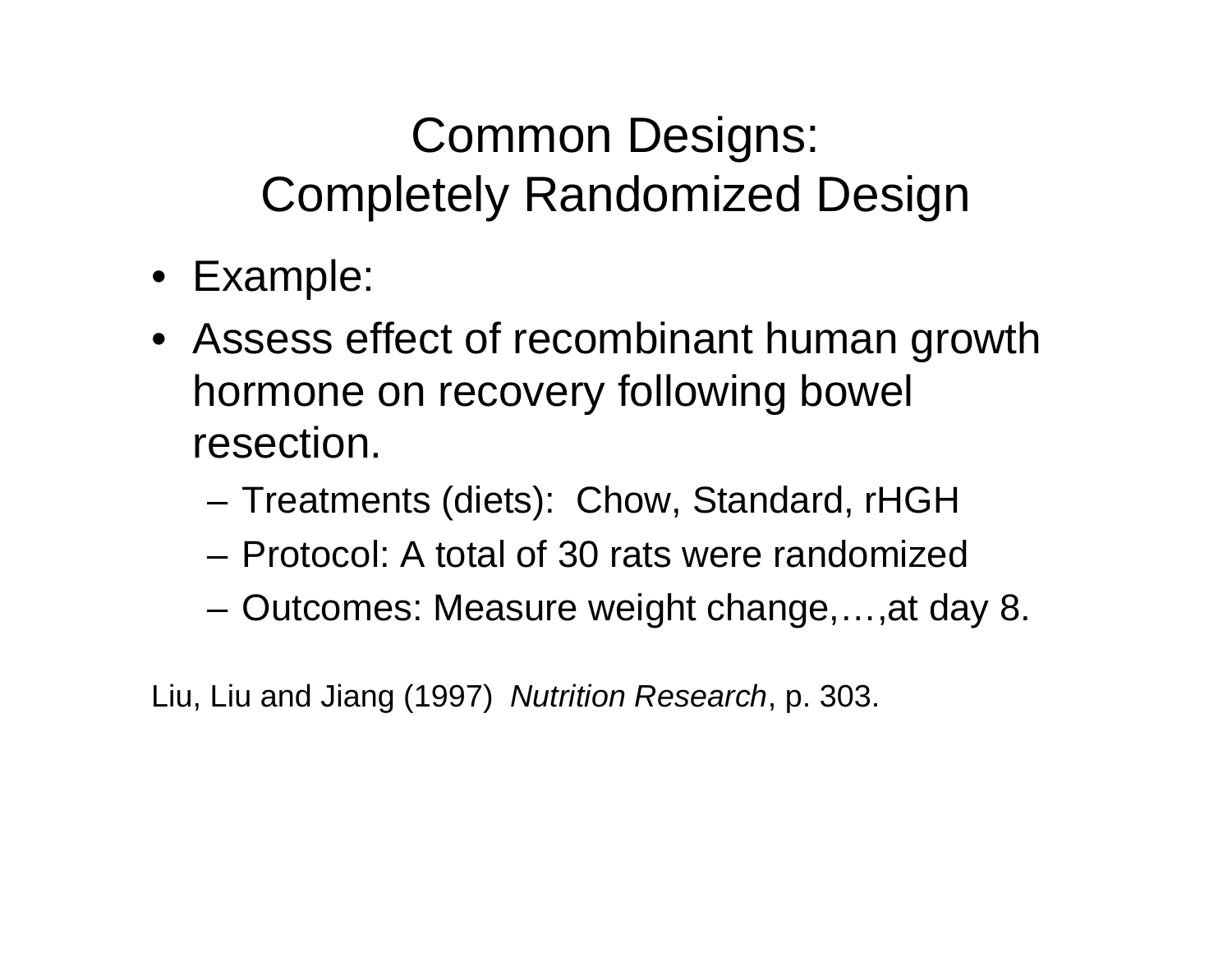## Check criteria for good experiment:

- Randomization
	- should provide protection against systematic biases in the treatment groups.
- Range of validity (?)
- Simple to implement.
- Precision and measuring uncertainty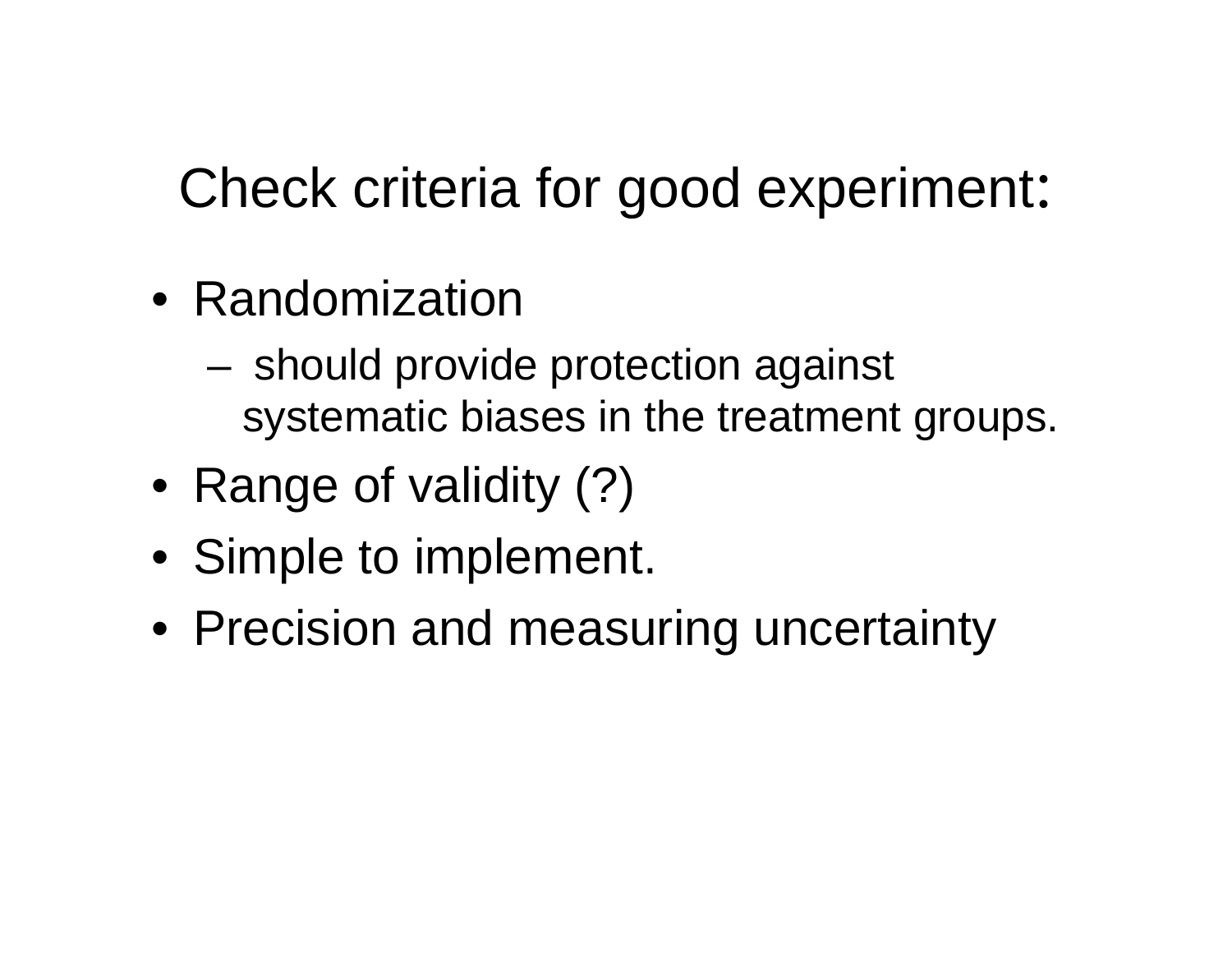## ANOVA

| • Results:               | Mean | <b>SD</b> |
|--------------------------|------|-----------|
| $-$ Chow: 593, 587, 576, | 593  | 18.0      |
| $-$ Std : 525, 526, 540, | 533  | 16.5      |
| $-$ rHGH: 818, 785, 791, | 806  | 16.5      |

- Why do these outcomes vary?
	- Units received different treatments
	- Unknown/unexplained/natural variation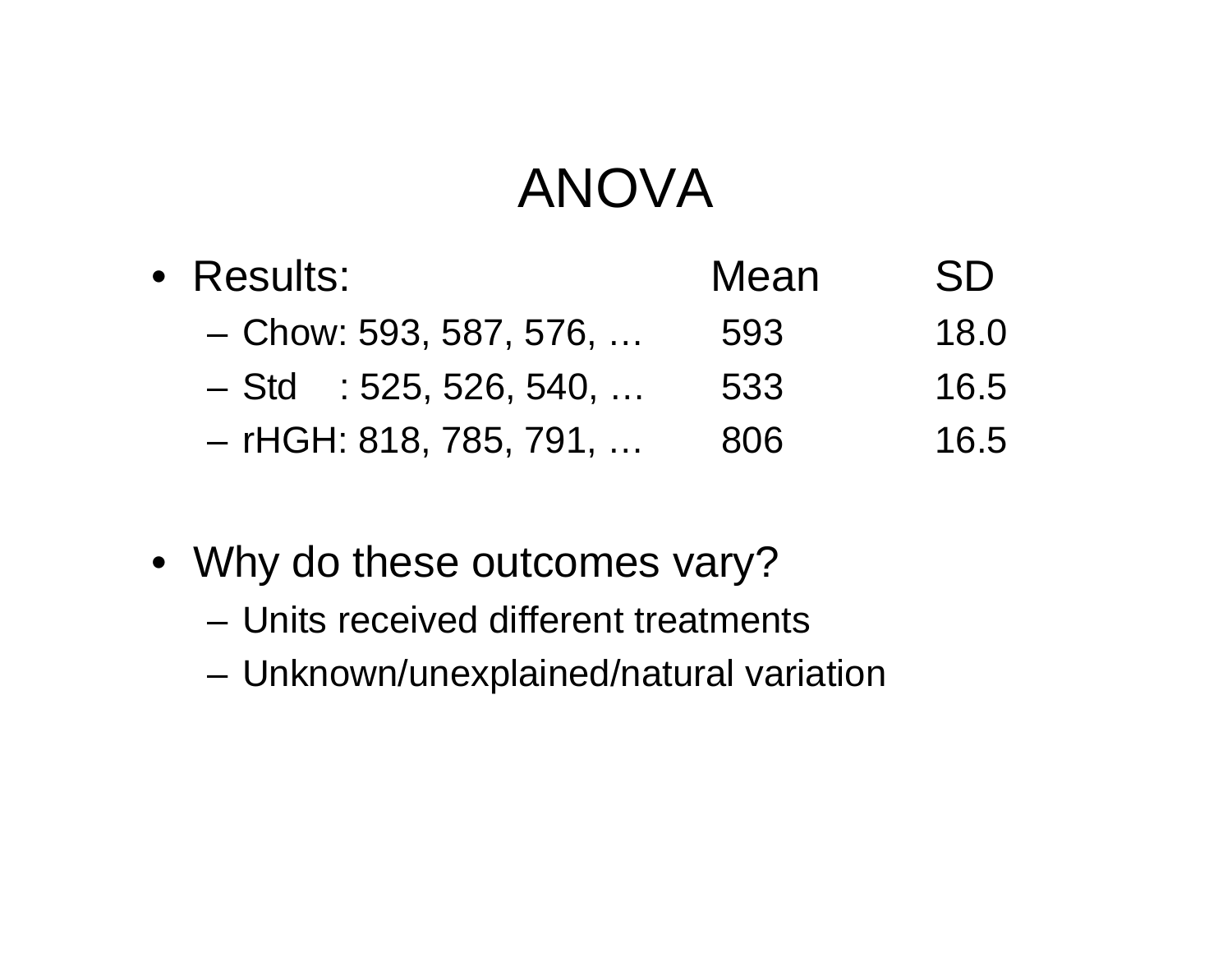### Common Designs: Completely Randomized Design with Factorial Structure

• Example: Effect of levels of dietary nitrogen, phosphorous on plasma Ca concentrations

| • Treatments   | <b>Nitro</b> | Phos | N |
|----------------|--------------|------|---|
|                | Low          | Low  | 6 |
| $\overline{2}$ | High         | Low  | 6 |
| 3              | Low          | High | 6 |
|                | High         | High | 6 |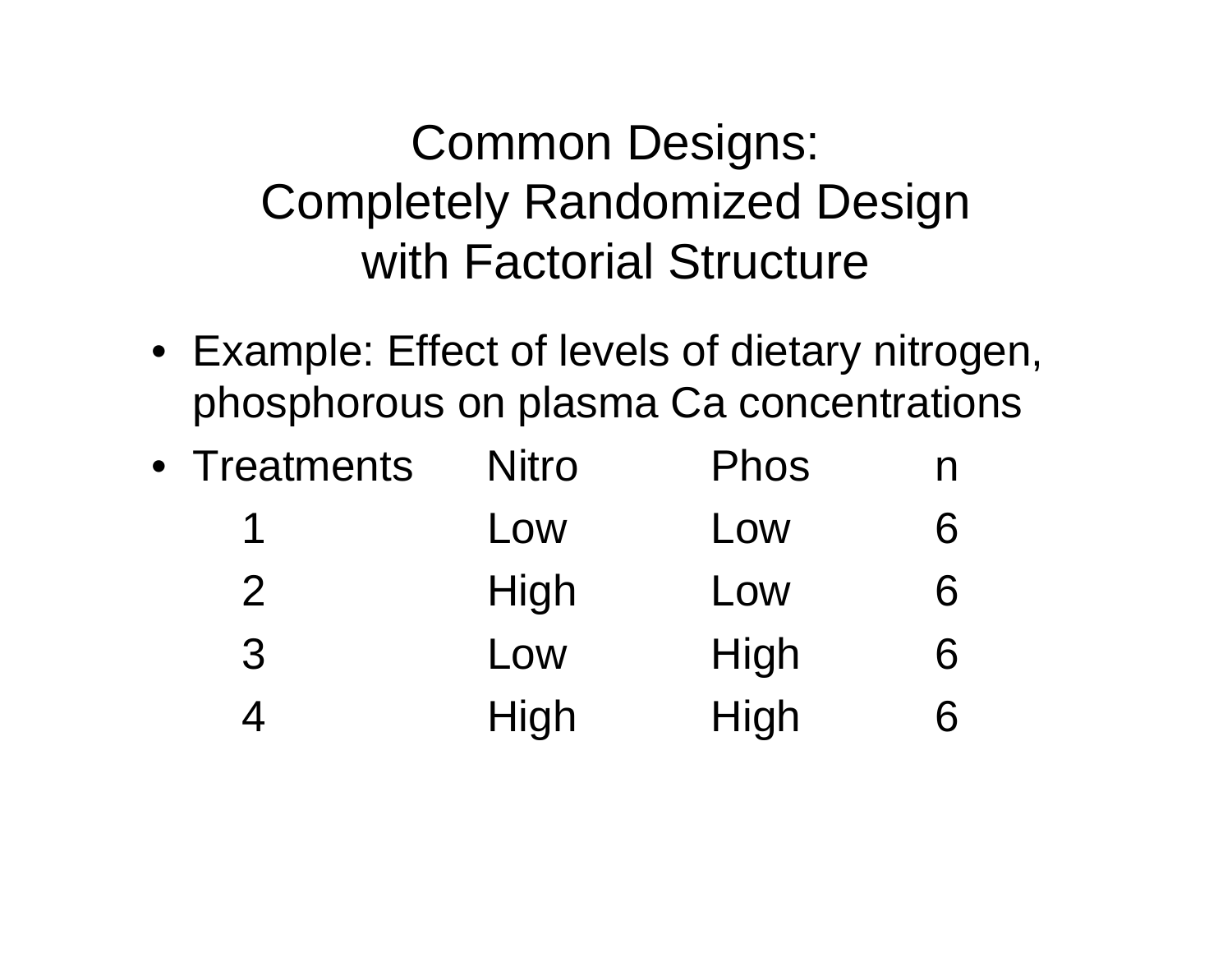### Completely Randomized Design with Factorial Structure

- Factorial designs:
	- Treatments are combinations of factors.
	- Allow experimenter to answer questions about the *interaction* among factors.
		- Is the effect of increasing dietary nitrogen in a low-phosphorous diet equal to the effect of increasing dietary nitrogen in a highphosphorous diet?
		- If answer is 'Yes', then there is no *statistical interaction*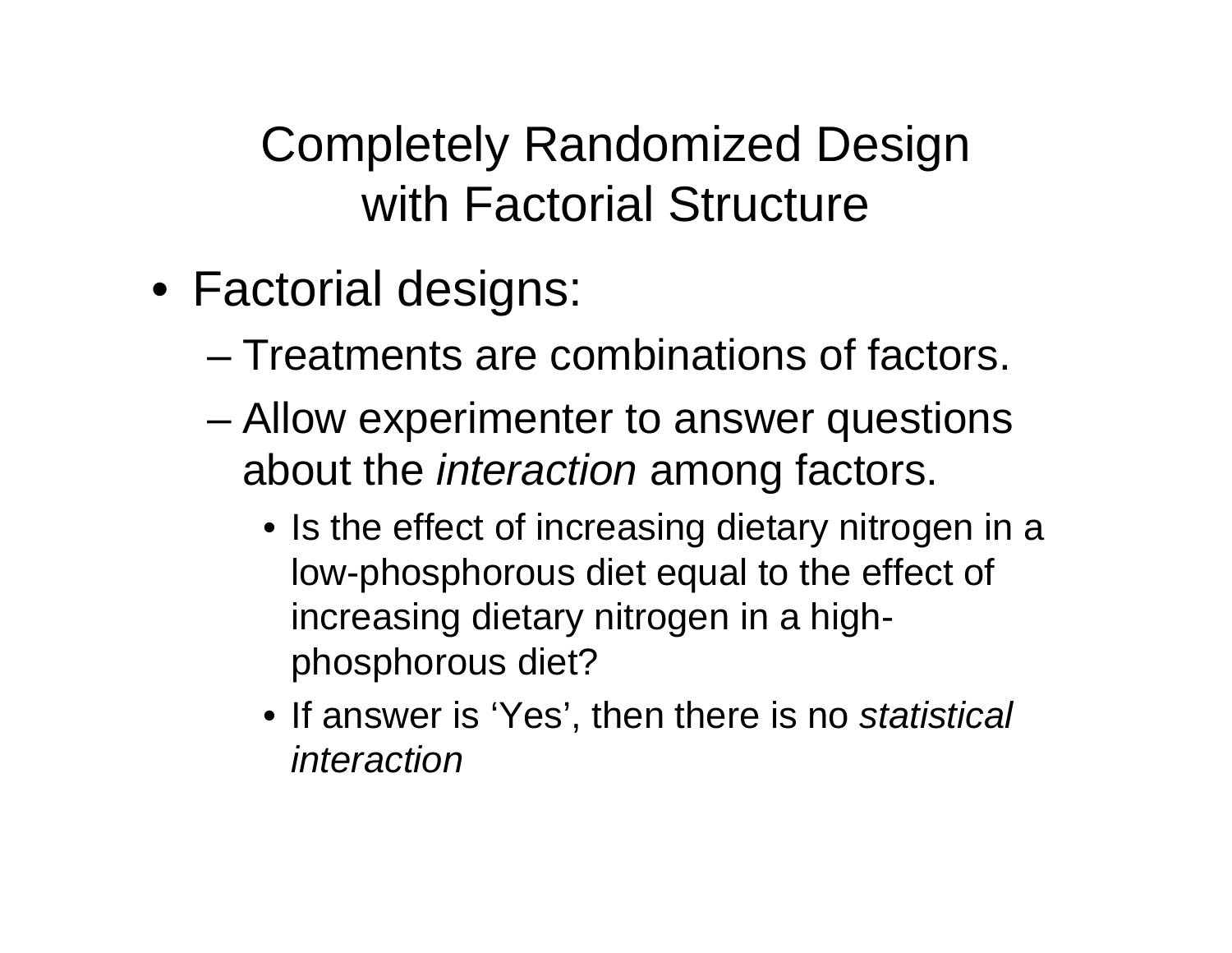#### Why is interaction important?

- With no interaction, estimate effect of nitrogen
	- Average of groups 2 and 4 (high nitro) minus average of groups 1 and 3 (low nitro)
	- Comparison based on 12 animals vs 12 animals
- Same precision as if you had devoted all 24 animals to a study of nitrogen effect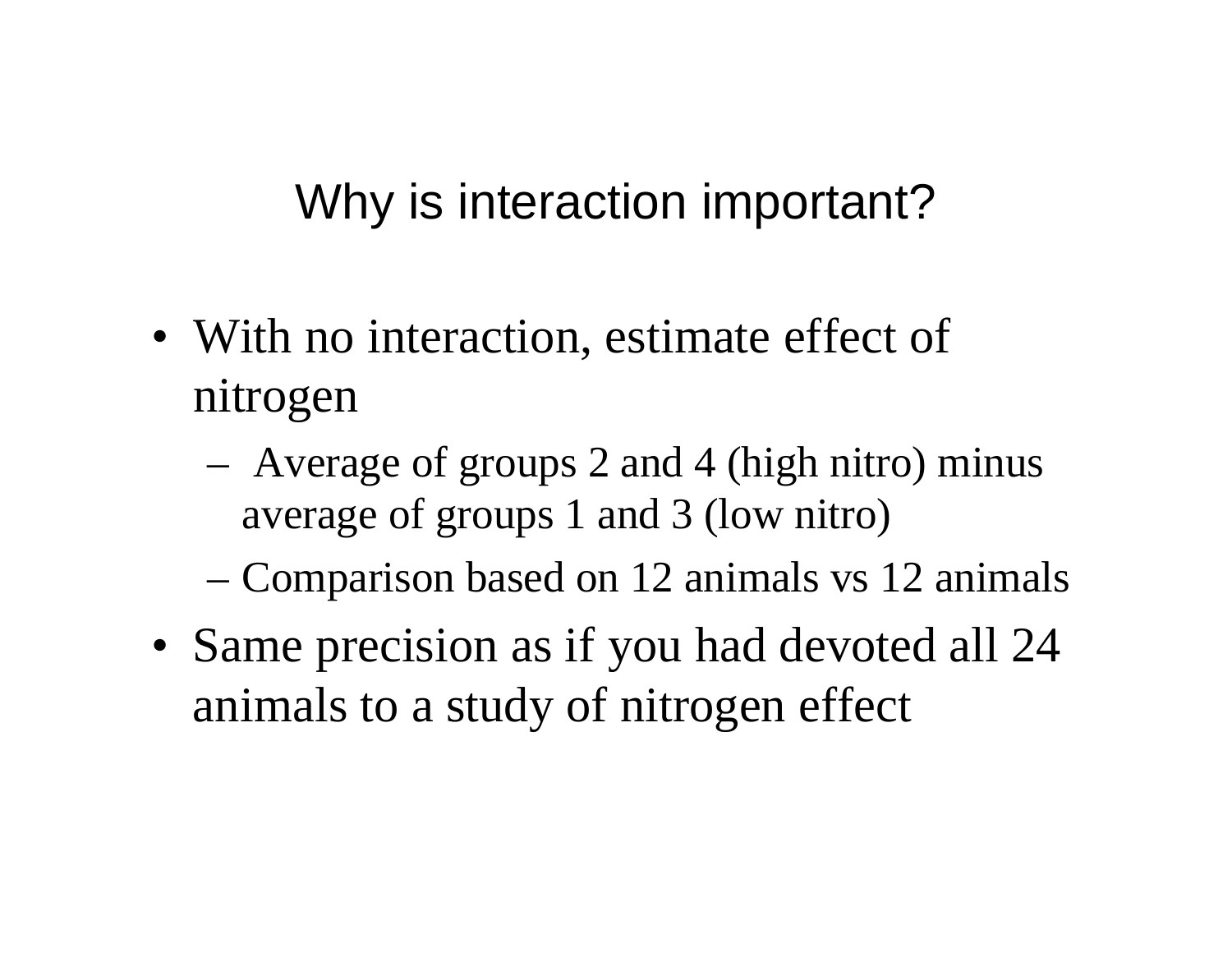### Why is interaction important?

- With no interaction, estimate effect of phosphorous
	- Average of groups 3 and 4 (high phos) minus average of groups 1 and 2 (low phos)
	- Comparison based on 12 animals vs 12 animals
- Same precision as if you had devoted all 24 animals to a study of phosphorous effect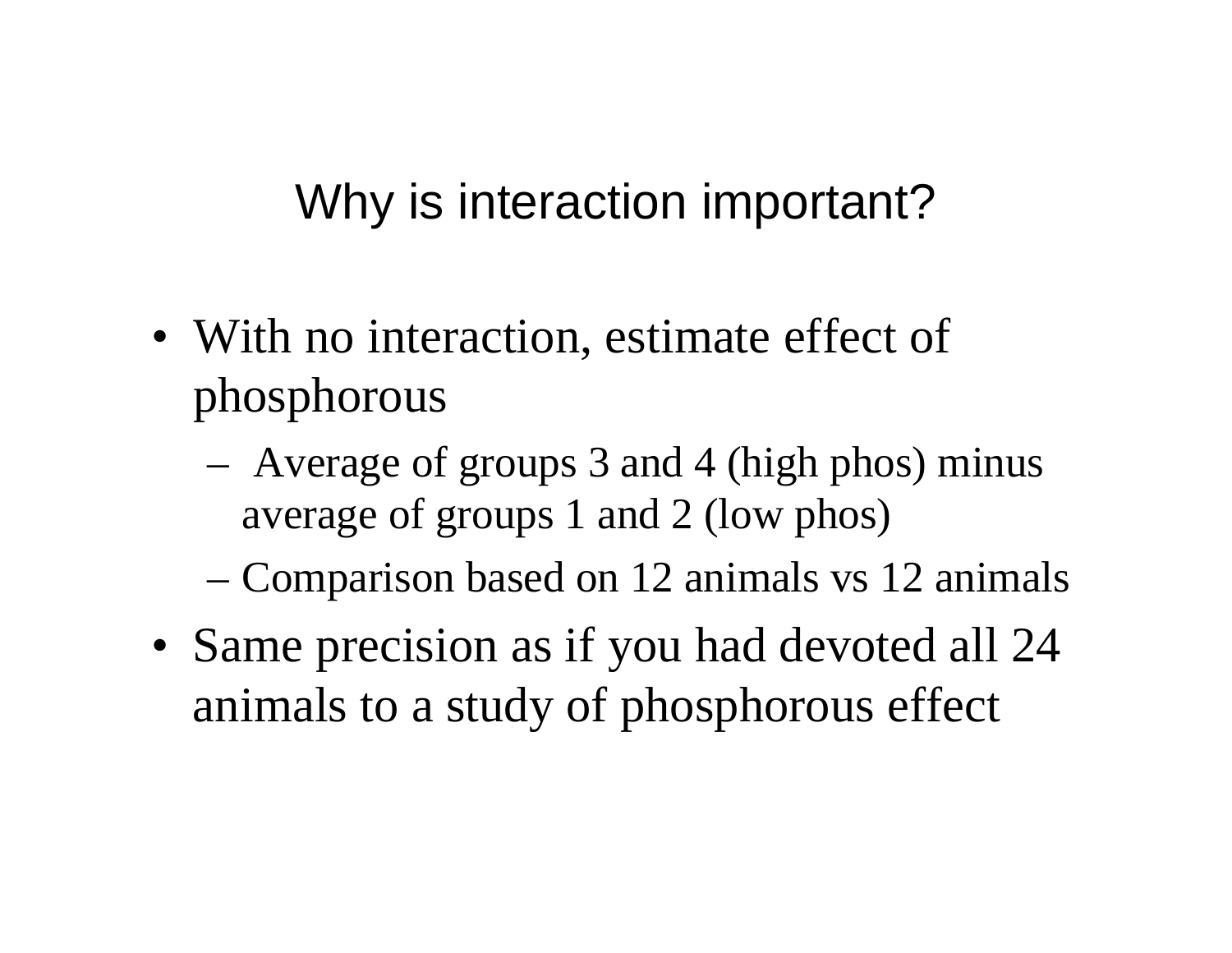### Why is interaction important?

- With no interaction, factorial leads to a "2" for 1" efficiency:
- 24 animals gives same information as if had done two separate experiments of 24 animals each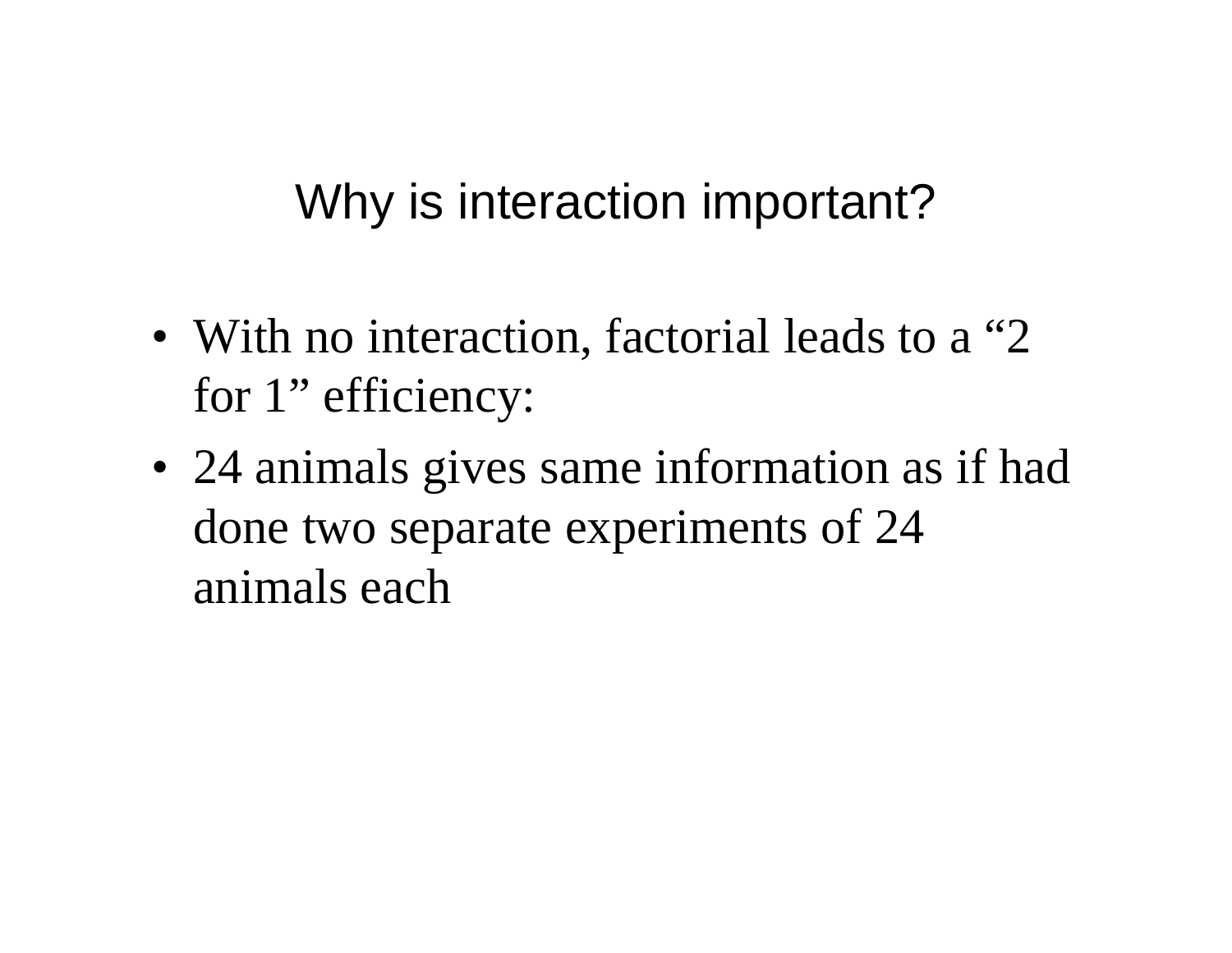#### What if there is interaction present?

• Example: Weight gains

| $\bullet$ | <b>Trts</b>    | <b>Nitro</b> | <b>Phos</b> | <b>Avg Gain</b> |
|-----------|----------------|--------------|-------------|-----------------|
|           | 1              | Low          | Low         | 35              |
|           | 2 <sup>1</sup> | High         | Low         | 35              |
|           | $\mathcal{S}$  | Low          | High        | 36              |
|           | 4              | High         | High        | 42              |

• Adding nitrogen to diet low in phosphorous doesn't make much difference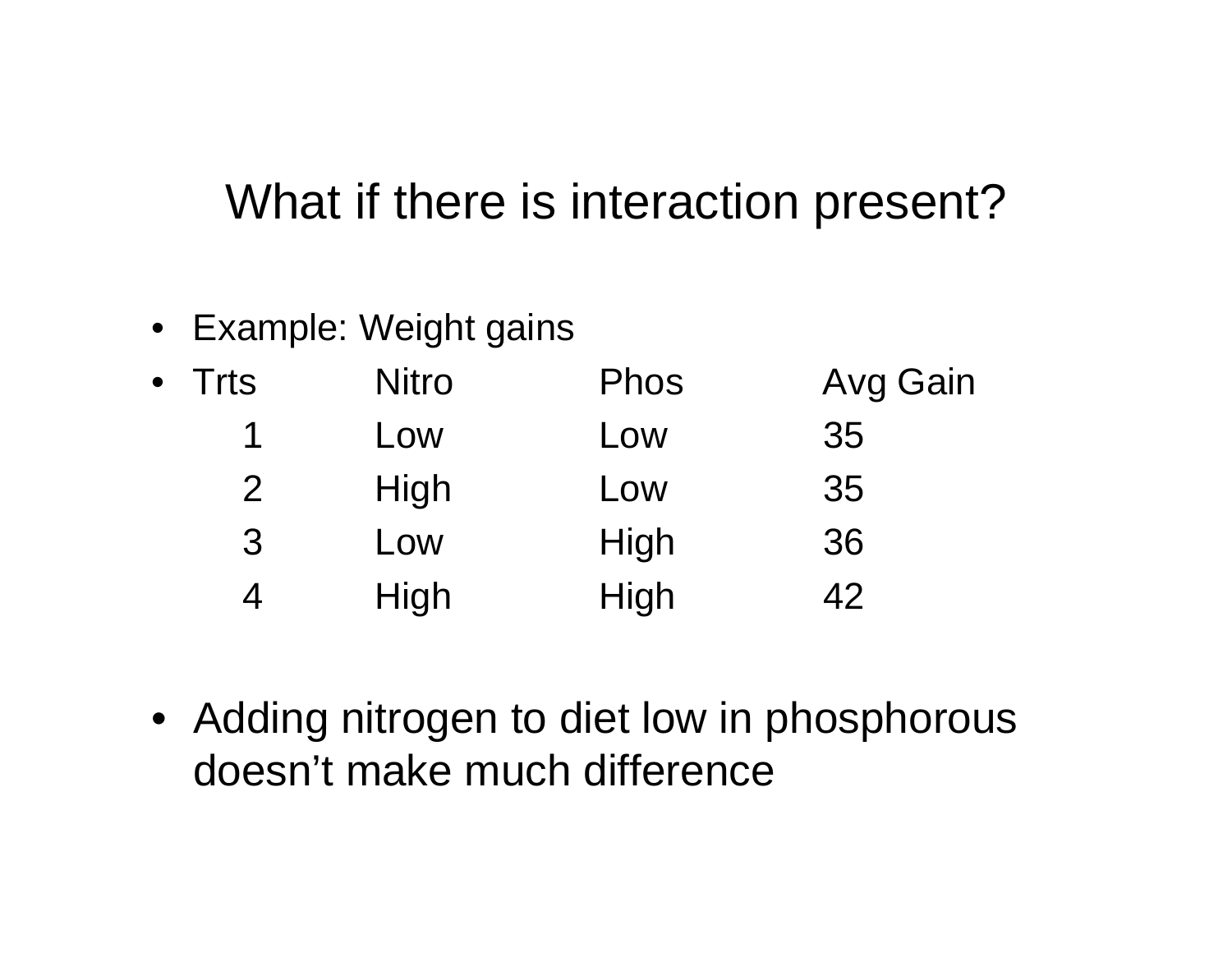## Advantage of Factorials

• Interaction present:

– Best way to discover this is with a factorial

- Interaction absent:
	- 2 for 1 efficiency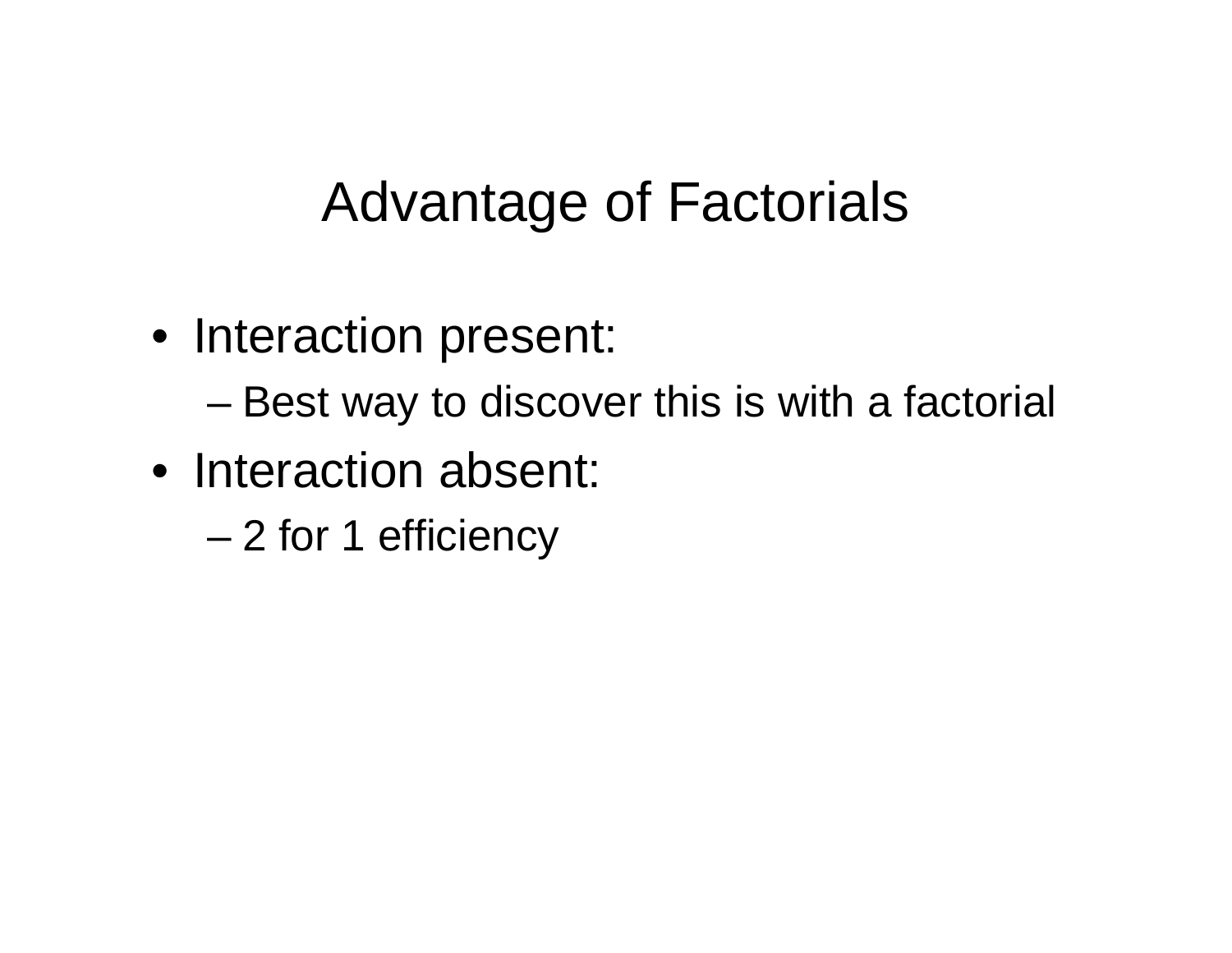- Often called a "variance reduction design"
- Group units into "blocks" such that units within blocks are relatively similar to each other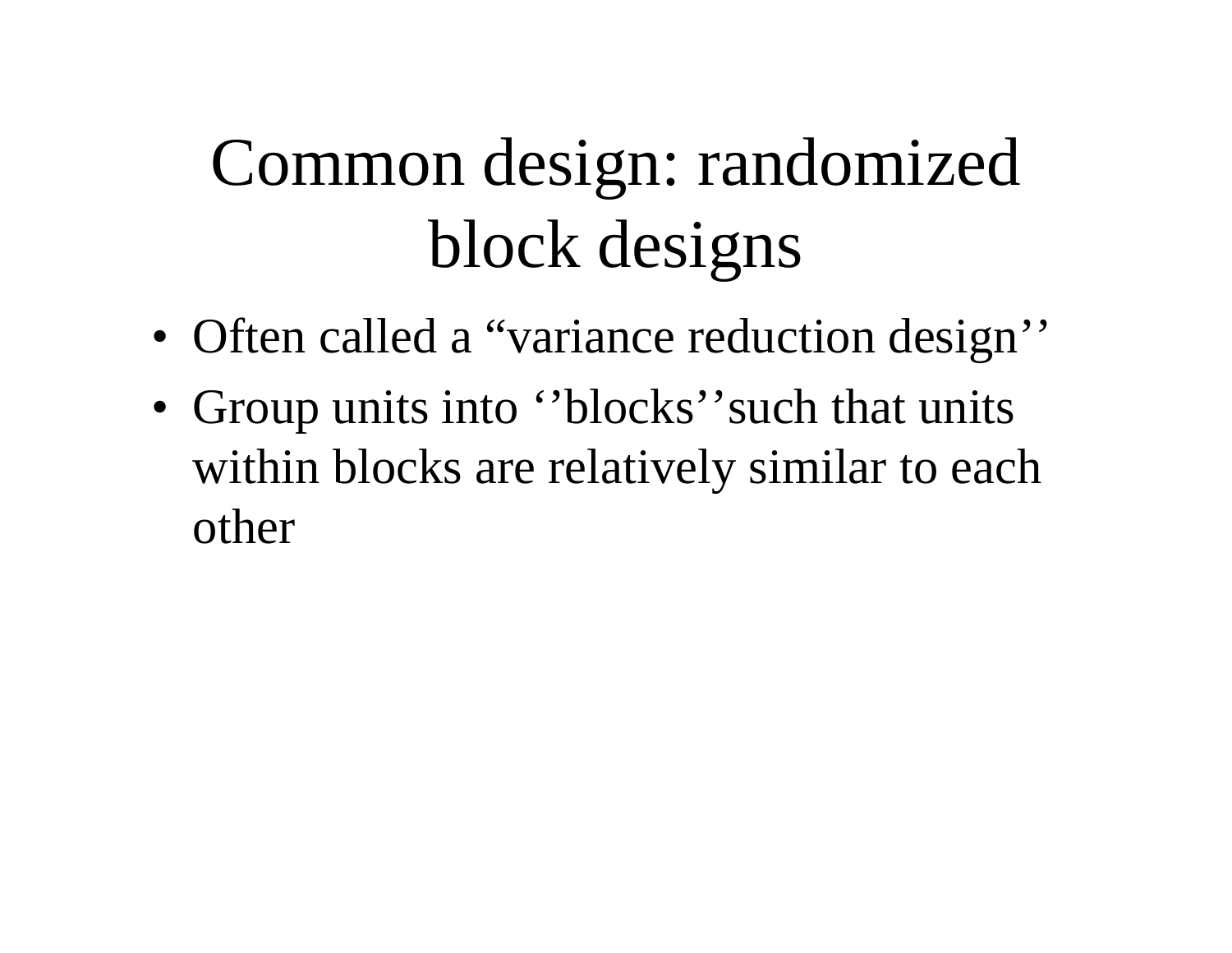- Example.
	- 10 animals assigned to each of three diets
	- Outcome: Weight change at day 8
- Line up 30 animals according to initial wgt
- $A1, A2, A3,$   $A4, A5, A6,$  …,  $A28, A29, A30$ • Block1 Block 2 Block 10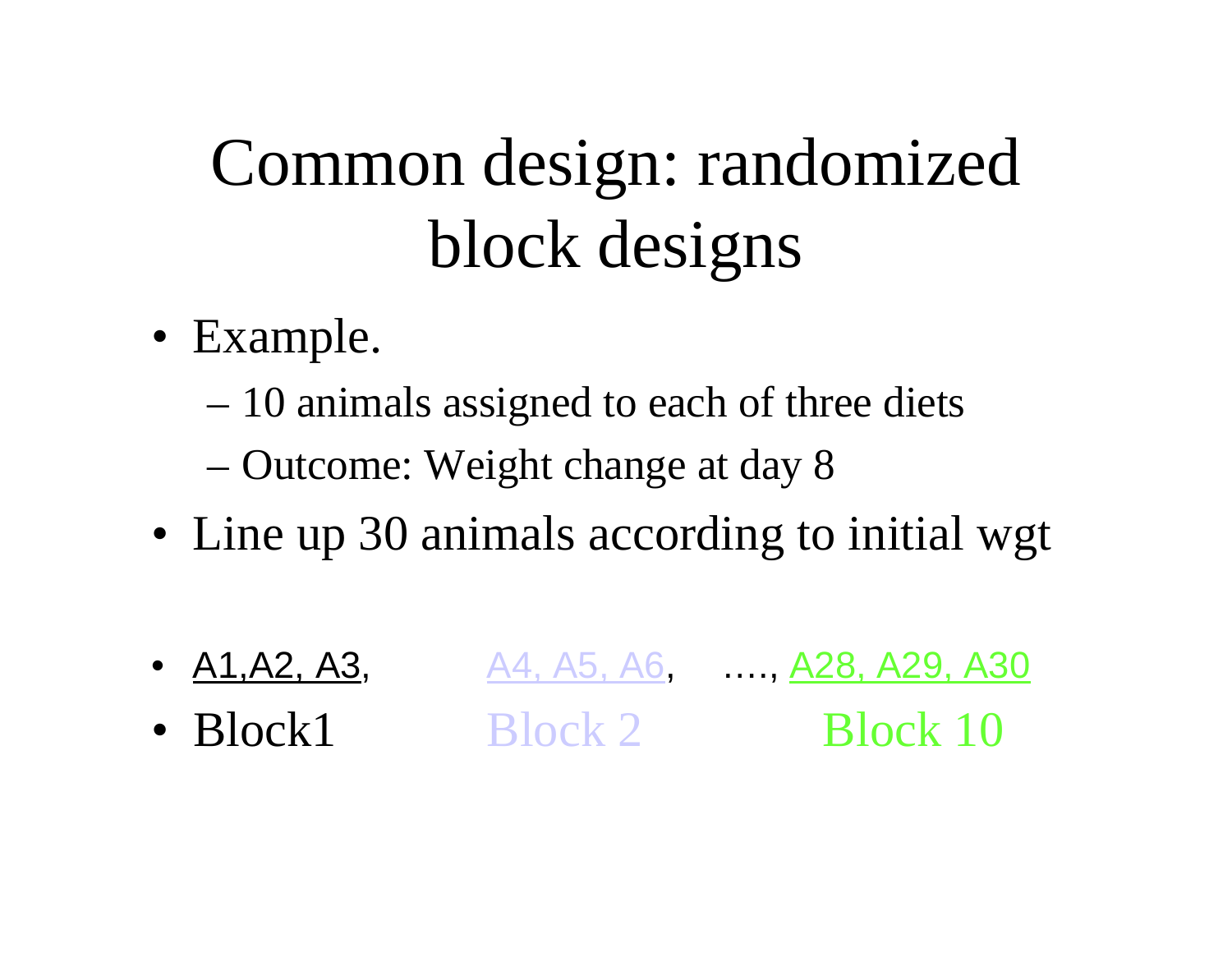- Randomly assign diets to animals *within blocks*
	- Compares diets based on groups that are similar
	- Variability in units treated alike can be small